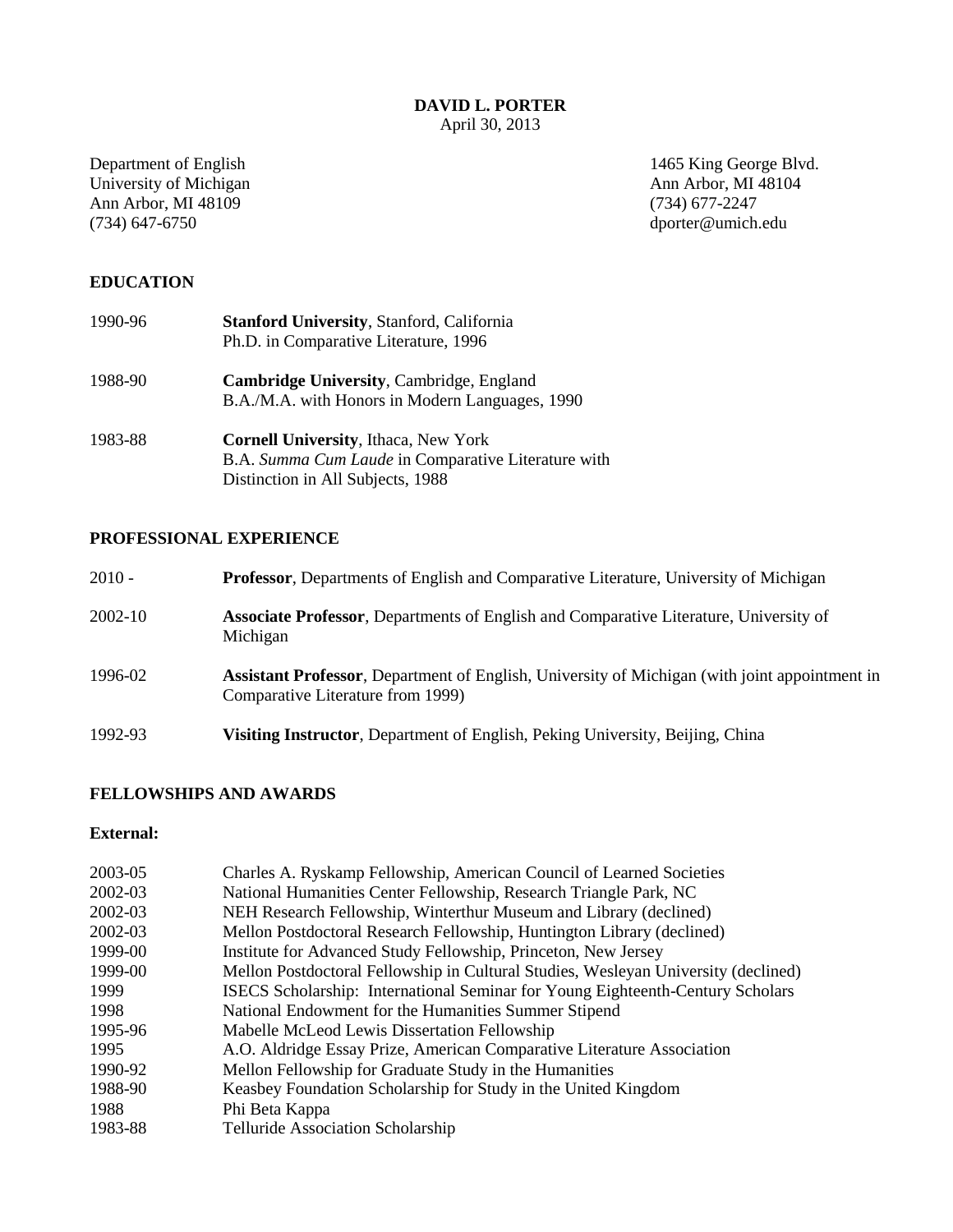## **Internal:**

| 2011-12 | Institute for the Humanities Faculty Research Fellowship, University of Michigan   |
|---------|------------------------------------------------------------------------------------|
| 2010    | Center for International Comparative Studies Human Rights Fellowship               |
| 2010    | Rackham Spring/Summer Research Grant                                               |
| 2002    | Rackham Summer Interdisciplinary Institute Fellowship, University of Michigan      |
| 2002    | Rackham Faculty Research Grant, University of Michigan                             |
| 2001-02 | Global Ethnic Literatures Seminar Fellowship, University of Michigan               |
| 1999-00 | Institute for the Humanities Faculty Fellowship, University of Michigan (declined) |
| 2000-01 | Faculty Development Fund Award, UM Center for Research on Learning and Teaching    |
| 1998    | Louis Bredvold Junior Faculty Publication Prize, UM Department of English          |
| 1998    | Rackham Faculty Fellowship, University of Michigan                                 |
| 1994-95 | <b>Stanford Humanities Center Pre-Doctoral Fellowship</b>                          |
| 1988    | <b>Cornell University Presidential Scholar</b>                                     |
| 1987    | Cornell Western Societies Program European Summer Research Grant                   |

## **PRINT PUBLICATIONS**

## **Books:**

*Comparative Early Modernities: 1100-1800* (editor, with introduction). New York: Palgrave, 2012.

*The Chinese Taste in Eighteenth-Century England*. Cambridge: Cambridge University Press, 2010.

*Ideographia: The Chinese Cipher in Early Modern Europe*. Stanford: Stanford University Press, 2001. (Translation rights have been acquired by Nanjing People's Press, with publication expected in 2013.)

*Internet Culture* (editor, with introduction). New York: Routledge, 1997.

*Between Men and Feminism* (editor, with introduction). London: Routledge, 1992. Reprinted 2012.

## **Articles:**

- "Trans-Eurasian Convergences in Early Modern Women's Writing," *Early Modern Women: An Interdisciplinary Journal* 7 (2012).
- "The Crisis of Comparison and the World Literature Debates," *Profession* 2011. Reprinted in *ADFL Bulletin* 42.2, forthcoming.
- "China and the Invention of Taste in Eighteenth-Century England," in Peter Wagner and Frédéric Ogée, eds., *Taste and the Senses in the Eighteenth Century*. Trier: Wissenschaftlicher Verlag Trier, 2011.
- "Teaching Literature in the U.S.: New Approaches and Controversies," in Wen-ching Ho, ed., *Teaching English Language and Literature: Linking Theory to Practice*. Taichung, Taiwan: Feng Chia University, 2011.
- "What is Universal about Universal Human Rights?" *CICS International Connections* 3.2 (2011).
- "Sinicizing Early Modernity: The Imperatives of Historical Cosmopolitanism," *Eighteenth-Century Studies* 43.3 (2010).
- "Democracy or Bust: Why our Knowledge about What the Chinese Lack is Really No Knowledge at All," in Kate Merkel-Hess, Kenneth Pomeranz, and Jeffrey Wasserstrom, eds., China in 2008: A Year of Great Significance. Lanham, Md.: Rowman & Littlefield, 2009.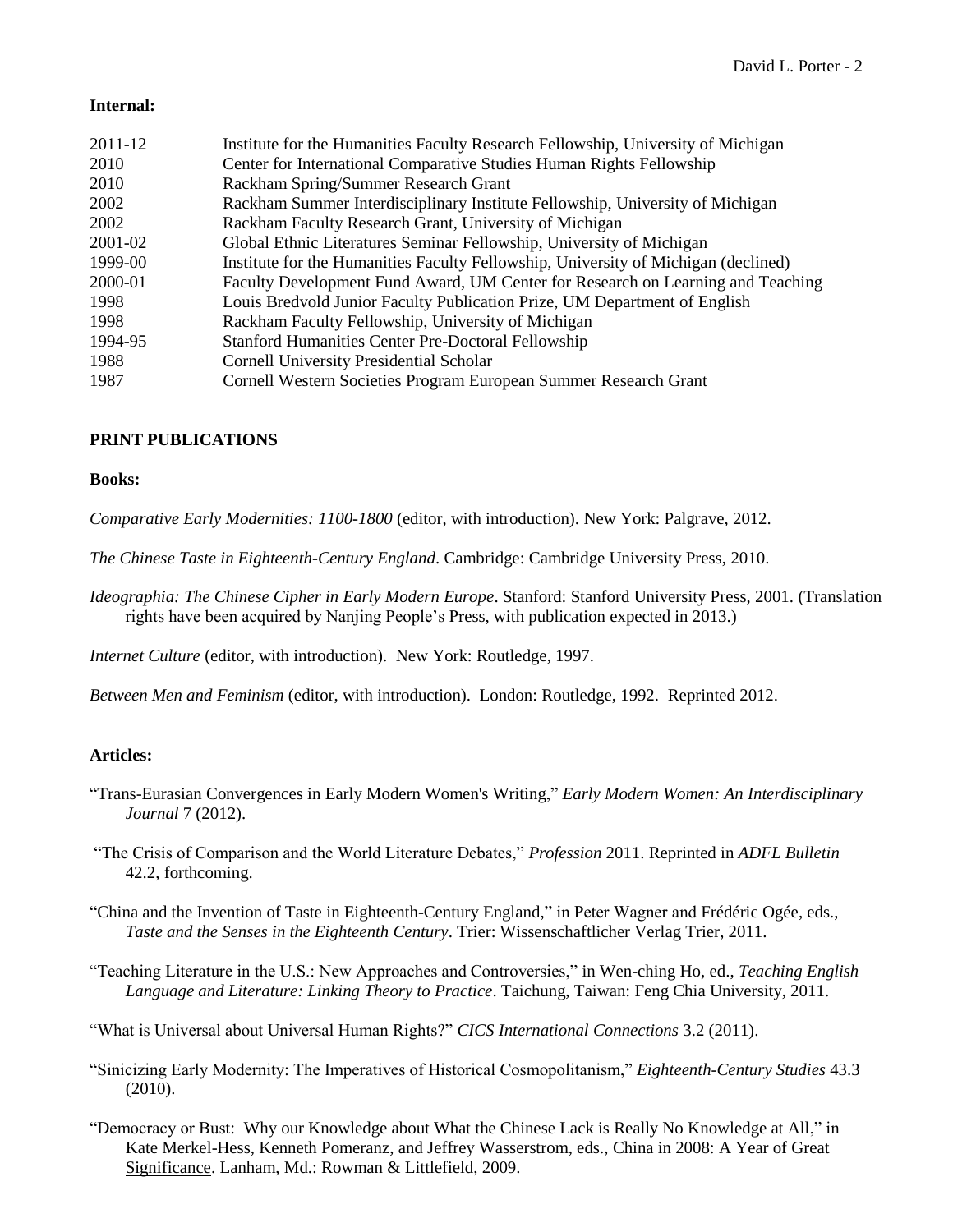- "China is Not a Foreign Country: The Promises and Perils of Cross-Cultural Comparison," *Michigan Quarterly Review* 47.2 (2008), 169-181.
- "Taihu Tatlers: Aesthetic Translation in the China Trade," in Jennie Batchelor and Cora Kaplan, eds., *Women and Material Culture: 1660-1830*. New York: Palgrave, 2007.
- "'Beyond the Bounds of Truth: Cultural Translation and William Chambers' Chinese Garden," *Mosaic* 37.2 (2004): 41-58.
- "A Wanton Chase in a Foreign Place: Hogarth and the Gendering of Chinese Exoticism," *Studies in Eighteenth-Century Culture* 33 (2004): 399-414.
- "Monstrous Beauty: Eighteenth-Century Fashion and the Aesthetics of the Chinese Taste," *Eighteenth-Century Studies* 35 (2002): 395-411
- "China and the Critique of Religious Fanaticism in Eighteenth-Century France," in Darrin McMahon, ed., *The Enlightenment and its Others*. Paris: Honoré Champion, 2002
- "A Peculiar but Uninteresting Nation: China and the Discourse of Commerce in Eighteenth-Century England," *Eighteenth-Century Studies* 33 (2000): 181-200
- "'From Chinese to Goth:' Walpole and the Gothic Repudiation of Chinoiserie," *Eighteenth-Century Life* 23 (1999): 46-58
- "Chinoiserie and the Aesthetics of Illegitimacy," *Studies in Eighteenth-Century Culture* 28 (1999): 27-54
- "Rhetorical Phallacies: The Poetics of Misogyny in Jean de Meun's Discourse of Nature," *Mediaevalia* 22 (1998), 59-77
- "Writing China: Legitimacy and Representation 1606-1773." *Comparative Literature Studies* 33 (1996), 98-122
- "His Master's Voice: The Politics of Narragenitive Desire in *The Tempest*," *Comitatus* 24 (1993), 33-44

## **Miscellaneous:**

- Translations of two recent speeches by Su Tong, *Chinese Literature Today*, forthcoming 2013.
- Review of Caroline Frank, *Objectifying China, Imagining America: Chinese Commodities in Early America, Journal of Asian Studies* 71:4 (2012).
- Review of Yu Liu, *Seeds of a Different Eden: Chinese Gardening Ideas and a New English Aesthetic Ideal*, *Scriblerian* 4.1 (2011).
- Review of Gregor Benton and Edmund Gomez, *The Chinese in Britain, 1800-Present Economy, Transnationalism, Identity*, *Victorian Studies* 51.2 (2009), 372-74.
- Review of Timothy Brook, Jerome Bourgon, and Gregory Blue, *Death by aThousand Cuts*, *The China Beat: Blogging How the East is Read* [http://www.thechinabeat.org], May 15, 2009

"Madonna was right: Why we need material culture studies," *University Record*, April 5, 2004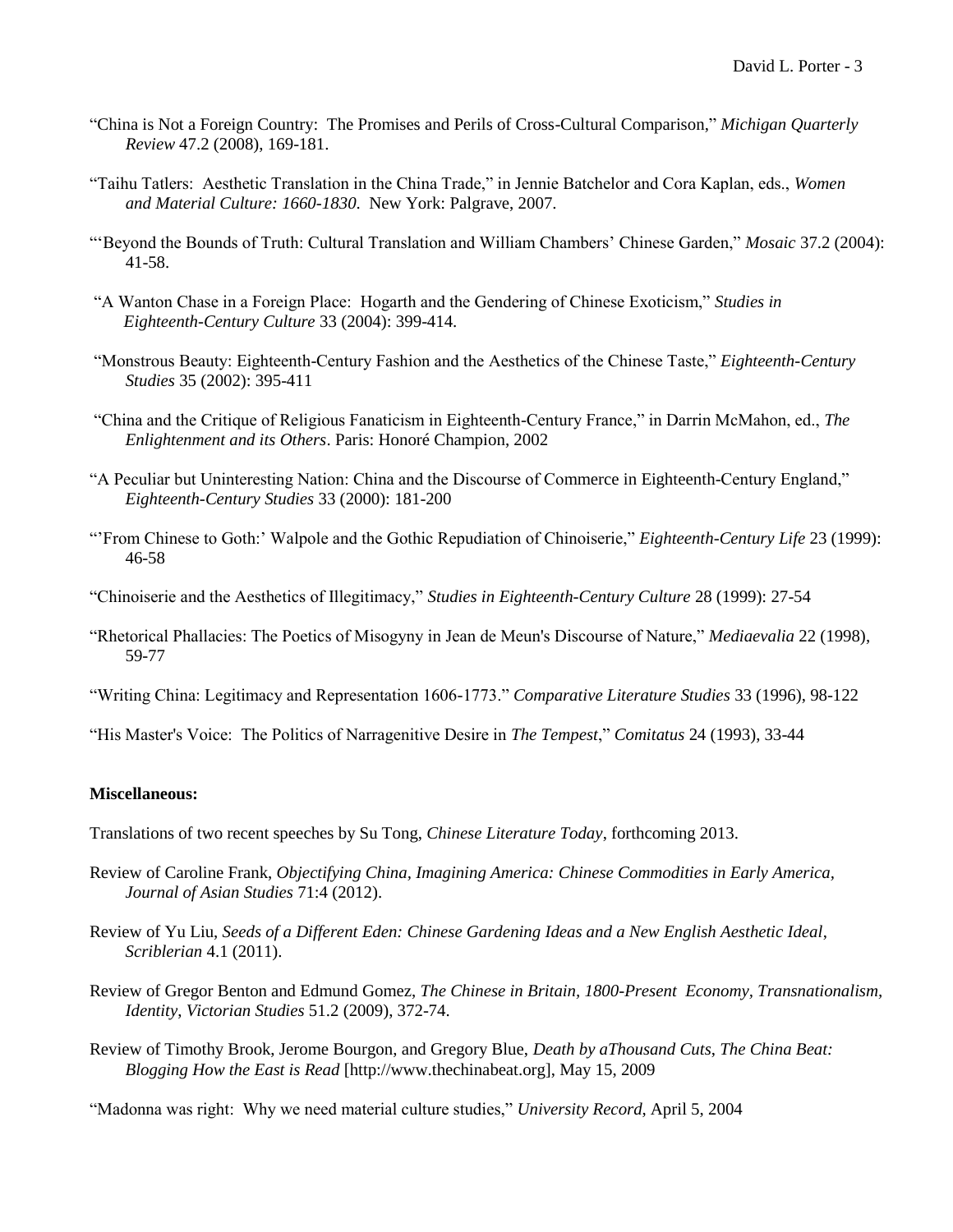"Lady Mary Wortley Montagu," in *Literature of Travel and Exploration: An Encyclopedia*. London: Fitzroy Dearborn, 2003

"Rethinking the Aesthetic in the Century of Taste," *Eighteenth-Century Studies* 33 (2000): 587-92 (review essay)

# **INSTRUCTIONAL TECHNOLOGY**

## **Major Websites:**

- "Eighteenth-Century England" (http://www.umich.edu/~ece), an experimental course website intended to facilitate and showcase collaborative undergraduate research projects in eighteenth-century studies. The website has received over 264,000 unique visits since its launch in early 2001.
- "Chinese Text Sampler: An Annotated Collection of Digitized Chinese Texts for Students of Chinese Language and Culture" (http://www.umich.edu/~dporter/sampler/sampler.html), a free, web-based annotated anthology of 100 carefully selected readings for intermediate and advanced students of Chinese. The collection includes well-known Chinese poetry and fiction, as well as important historical documents, film scripts, song lyrics, parables, and children's stories. This website has received over 513,000 unique visits since October 2002.
- "Chinese Voices Project" (http://www.clavisinica.com/voices.html), an annotated, web-based collection of 100 short essays with accompanying audio on a wide range of topics relating to modern Chinese culture and society for intermediate and advanced students of Chinese. This website receives over 1500 unique visits per month.
- "Chinese News Reader" (2002-2005), a free online learning tool designed to help students of Chinese practice reading current Chinese language news reports without the need for a print dictionary. The Chinese News Reader was chosen as a Website of the Week by *Asia Policy Weekly* and was listed as an "Essential" resource by the *Asian Studies WWW Monitor*.

## **Published Software:**

- "Clavis Sinica: Chinese Reading and Reference Software" (http://clavisinica.com/software-home.html), a comprehensive multimedia Chinese character reading and dictionary system for intermediate and advanced students. Developed with partial funding from the University of Michigan's Center for Chinese Studies and Center for Research on Learning and Teaching, a customized web-based and audio-enhanced version of the program is currently used in all third-year Chinese language courses at the University of Michigan. Site licenses have been acquired by dozens of other institutions, including Stanford, Duke, UNC, Yale, Cornell, Chicago, Washington University in St Louis, and the United Nations.
- "Xiezi Chinese Character Trainer" (http://www.clavisinica.com/mobile-xiezi.html), an innovative mobile app designed to help students learn to write Chinese characters. The app combines character stroke animations with immediate feedback on user-drawn strokes to take the student from first encounter with a character to thorough mastery. The app, which is currently used in all first-year Chinese language courses at the University of Michigan, won a prize in the UM App Challenge competition for 2011.
- "SkyWatch," an interactive graphical astronomy program, published by Biosoft, Cambridge, U.K, 1990, and offered as an Astronomy Book Club Featured Selection in June, 1991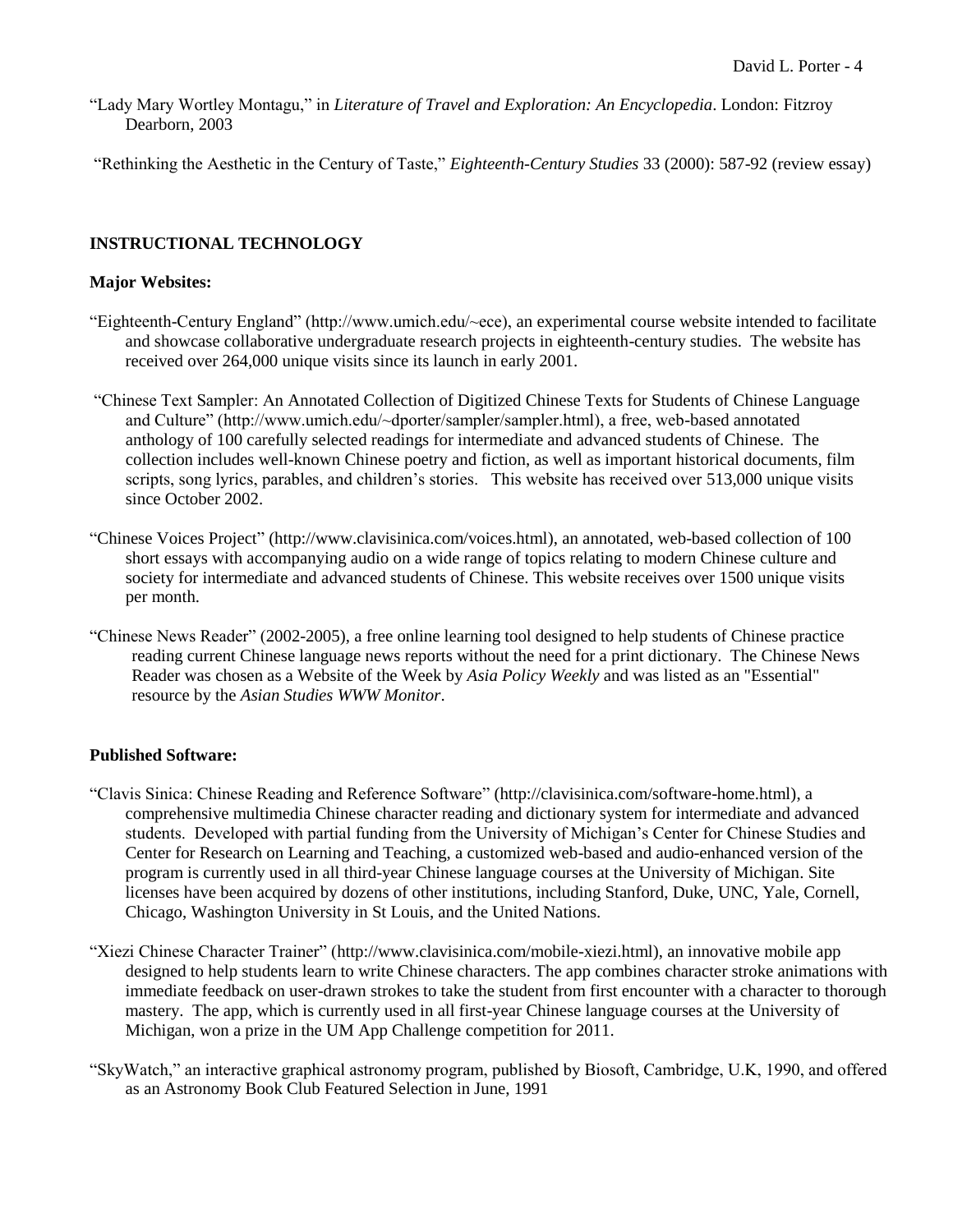## **PRESENTATIONS**

## **Plenary Talks and Invited Lectures:**

- "Global Satire," invited lecture, Centre for Eighteenth-Century Studies, University of York, December 2012.
- "The Chinese Taste in a Neoclassical Age," invited lecture, Milwaukee Art Museum, August 2011.
- "English Literature of the Early Qing Dynasty: The Imperatives of Historical Cosmopolitanism," invited lecture, Tsinghua University, Beijing, July 2011.
- "China is Not a Foreign Country: The Promises and Perils of Cross-Cultural Comparison," invited lecture, Tsinghua University, Beijing, July 2011.
- "Gendered Utopias in Transcultural Context: Chinese Porcelains and English Women's Writings, c. 1650- 1750," invited lecture, Nanjing University, May 2011.
- "From Paragon to Pariah: China and Enlightenment Ideals," UM Center for International Comparative Studies, April 2011.
- "English Literature of the Early Qing Dynasty: The Imperatives of Historical Cosmopolitanism," invited lecture, University of Chicago, April 2011.
- "English Literature of the Early Qing Dynasty: The Imperatives of Historical Cosmopolitanism," invited lecture, King's College London, March 2011.
- "Gendered Utopias in Transcultural Context: Chinese Porcelains and English Women's Writings, c. 1650-1750," invited lecture, University of Warwick, February 2011.
- "Historicizing the History of Chinese Literature," invited lecture, University of Michigan Institute for the Humanities, October 2010.
- "Gendered Utopias in Chinese Porcelains and English Women's Writings of the 17th Century," invited lecture, Columbia University, May 2010.
- "The Crisis of Comparison and the World Literature Debates," invited lecture, Feng Jia University, Taiwan, April 2010.
- "China in the British Literary Imagination," invited lecture, Feng Jia University, Taiwan, April 2010.
- "Teaching Literature in the U.S.: New Approaches and Controversies," invited lecture, Feng Jia University, Taiwan, April 2010.
- "The Crisis of Comparison and the World Literature Debates," invited lecture, City University of Hong Kong, June 2009.
- "Gendered Utopias in Chinese Porcelains and English Women's Writings of the 17th Century," invited lecture, Princeton University, March 2009.
- "Coincidence, Causality, Commensurability: Some Reflections on Comparative Cultural History," Radcliffe Seminar on China and the Making of Global Modernity, 1600-1800, Cambridge, August 2007.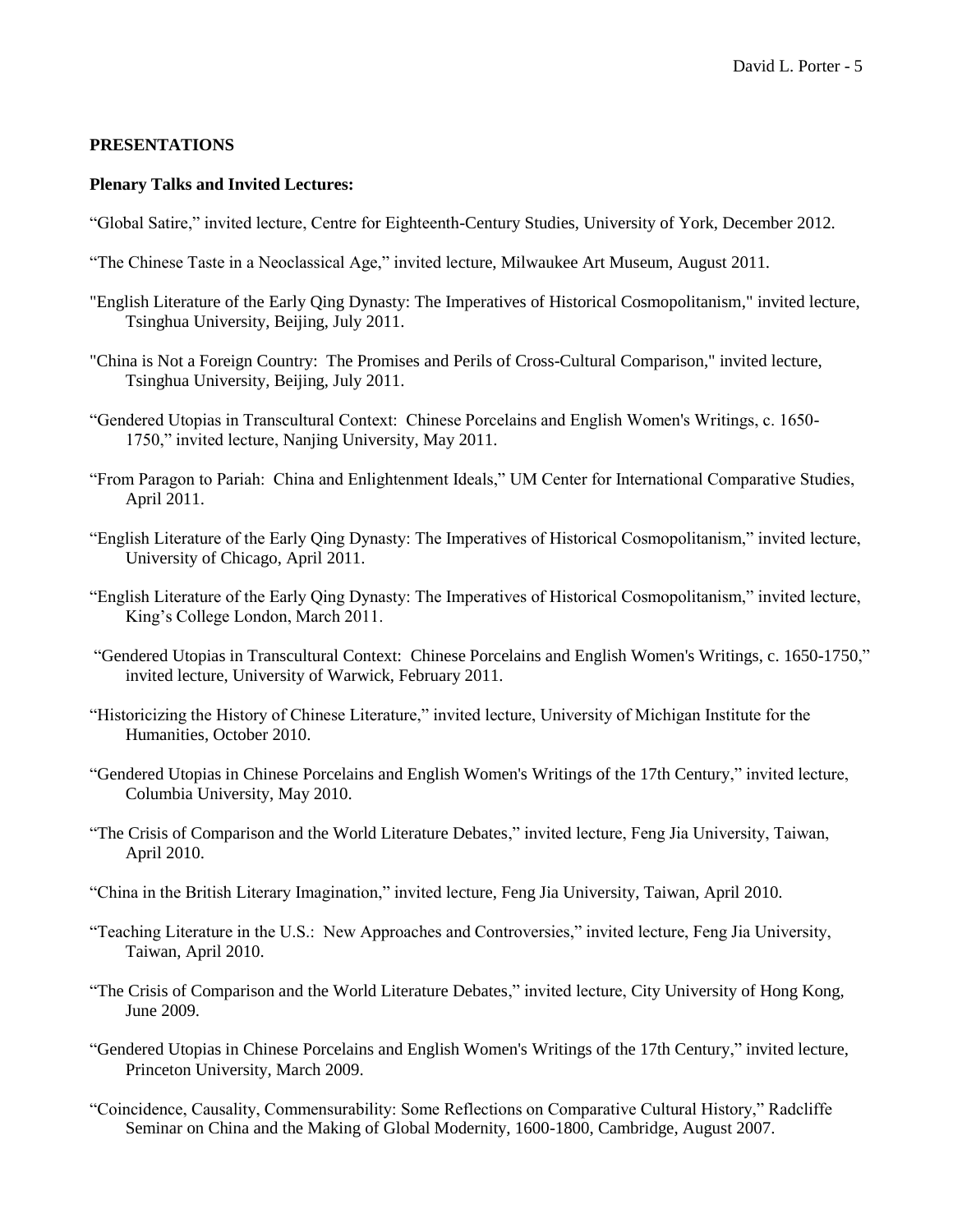- "Porcelain Fetishism and Fantasies of the Maternal in Eighteenth-Century England," invited plenary lecture, David Nichols Smith conference, Dunedin, New Zealand, April 2007 and University of Victoria History of Art conference, Victoria, September 2007.
- "The Promises and Perils of Cross-Cultural Comparison," invited guest lecture for the Chinese Culture Club, Beijing, December 2006. Also presented for the IES Study Abroad Program in Beijing, March 2007.
- "Comparative Literature in the United States: An Overview," invited guest lecture for the Department of Comparative Literature, Peking University, November 2006.
- "Chinese Aesthetics in Eighteenth-Century England," invited plenary lecture for Northeast American Society for Eighteenth-Century Studies, Providence, November 2003.
- "Monstrous Beauty: Eighteenth-Century Fashion and the Counter-Aesthetics of the Chinese Taste," invited lecture at Yale University, New Haven, March 2000.

"China and the Invention of British Aesthetic Culture," Institute for Advanced Study, Princeton, February 2000.

## **Conference Papers:**

- "Comparative Exoticisms: Representing Foreignness in Early Modern China and England," Association for Asian Studies, San Diego, March 2013.
- "The Comparative ReTurn," Modern Languages Association, Boston, January 2013.
- "The Chinese Taste in a Neoclassical Age," invited presentation for China in Britain: Myths and Realities conference, Westminster College, London, December 2012.
- "Chinese Poetry for a Smartphone Age," Chinese Language Teachers Association, Philadelphia, November 2012.
- "Trans-Eurasian Convergences in Early Modern Women's Writing," Feminist Sinologies conference, University of Michigan, October 2012.
- "Historicizing the History of Chinese Literature," Inter-Asian Connections III, University of Hong Kong, June 2012.
- "Global Satire," American Comparative Literature Association, Providence, March 2012.
- "Historicizing the History of Chinese Literature," invited presentation for Reading China During the Enlightenment conference, Penn State, February 2012
- "Written Chinese for Adult Beginners: An Experimental Web-Based Approach," Chinese Language Teachers Association, Denver, November 2011.
- "English Aesthetic Culture of the Early Qing Dynasty: The Imperatives of Historical Cosmopolitanism," invited presentation for Global Asias II conference, Penn State, October 2011.
- "Early Modern Women's Writing in Transnational Context," ACL(x), Penn State, September 2011.
- "Early Modern Chinese Literature in Comparative Perspective," World History Association, Beijing, July 2011.
- "Historicizing the History of Chinese Literature," American Comparative Literature Association, Vancouver, April 2011; also presented for the Association for Asian Studies, Philadelphia, March 2010.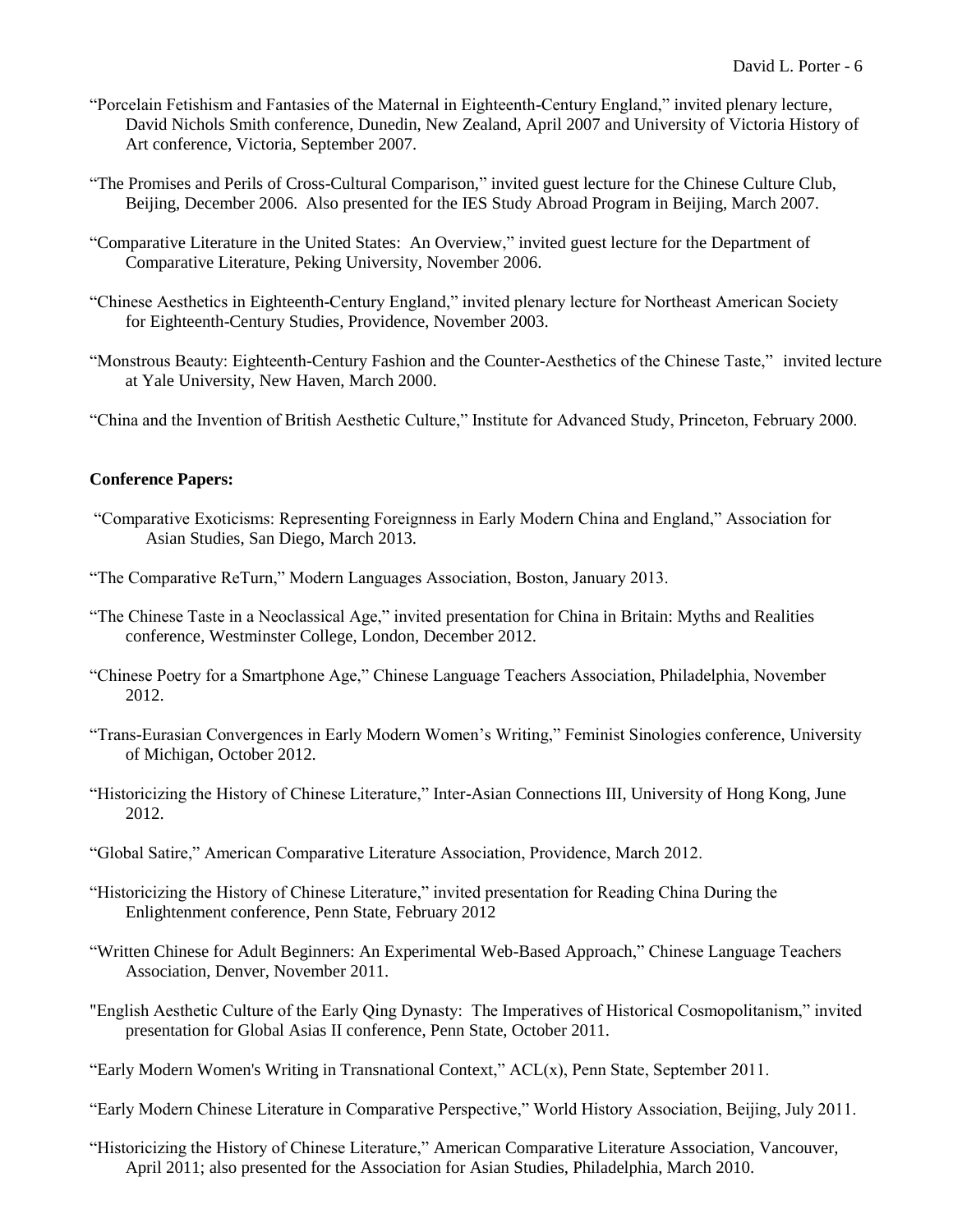- "Early Modern Women's Writing in Transnational Context," Modern Languages Association, Los Angeles, January 2011.
- "Samuel Johnson and the Kangxi Dictionary: An Exercise in Comparative Lexicography," Modern Languages Association, Los Angeles, January 2011.
- "English Literature of the Early Qing Dynasty," North American Conference on British Studies, Baltimore, November 2010.
- "Comparative Methods in the Humanities," invited presentation for Year of Comparison Panel, University of Michigan, November 2010.
- "It's a Chinese Thing: It-Narratives in Comparative Perspective," Modern Languages Association, Philadelphia, December 2009.
- "Gendered Utopias in Chinese Porcelains and English Women's Writings of the 17th Century," International Conference on Gender Studies, Fudan University, Shanghai, June 2009.
- "English Literature of the Early Qing Dynasty," Modern Languages Association, San Francisco, December 2008.
- "Late Ming England and the Problem of Global Early Modernity," Group for Early Modern Cultural Studies, Philadelphia, November 2008.
- "Coincidence, Causality, Commensurability: Some Reflections on Comparative Cultural History," American Comparative Literature Association, Long Beach, April 2008.
- "China and the Invention of English Romanticism: Another Look at Percy's *Reliques*," British Society for Eighteenth-Century Studies, Oxford, January 2008. Also presented at the annual meeting of the American Society for Eighteenth-Century Studies, Portland, March 2008.
- "China and the Invention of Taste in Eighteenth-Century England," LAPASEC Seminar, Landau, Germany, October 2007.
- "Porcelain Fetishism and Fantasies of the Maternal in Eighteenth-Century England," College Art Association, Boston, February 2006. Also presented for American Society for Eighteenth-Century Studies, Montreal, March 2006.
- "Romancing the Teapot: Popular Fiction and Material Culture in the Early Eighteenth Century," American Society for Eighteenth-Century Studies, Las Vegas, March 2005.
- "Eighteenth-Century Romance and the Consumption of Chinoiserie," The Eighteenth-Century Narrative Symposium, Exeter, July 2004.
- "Chinese Aesthetics in Eighteenth-Century England," International Society for Eighteenth-Century Studies, Los Angeles, August 2003 and conference on Women and Material Culture, 1660-1830, Southampton, July 2004.
- "Clavis Sinica and the Chinese Text Sampler: Creating a Digital Reading and Reference Environment for Students," Chinese Language Teachers Association, Philadelphia, November 2003.
- "Globalizing Eighteenth-Century Studies," invited panel respondent, International Society for Eighteenth-Century Studies, Los Angeles, August 2003.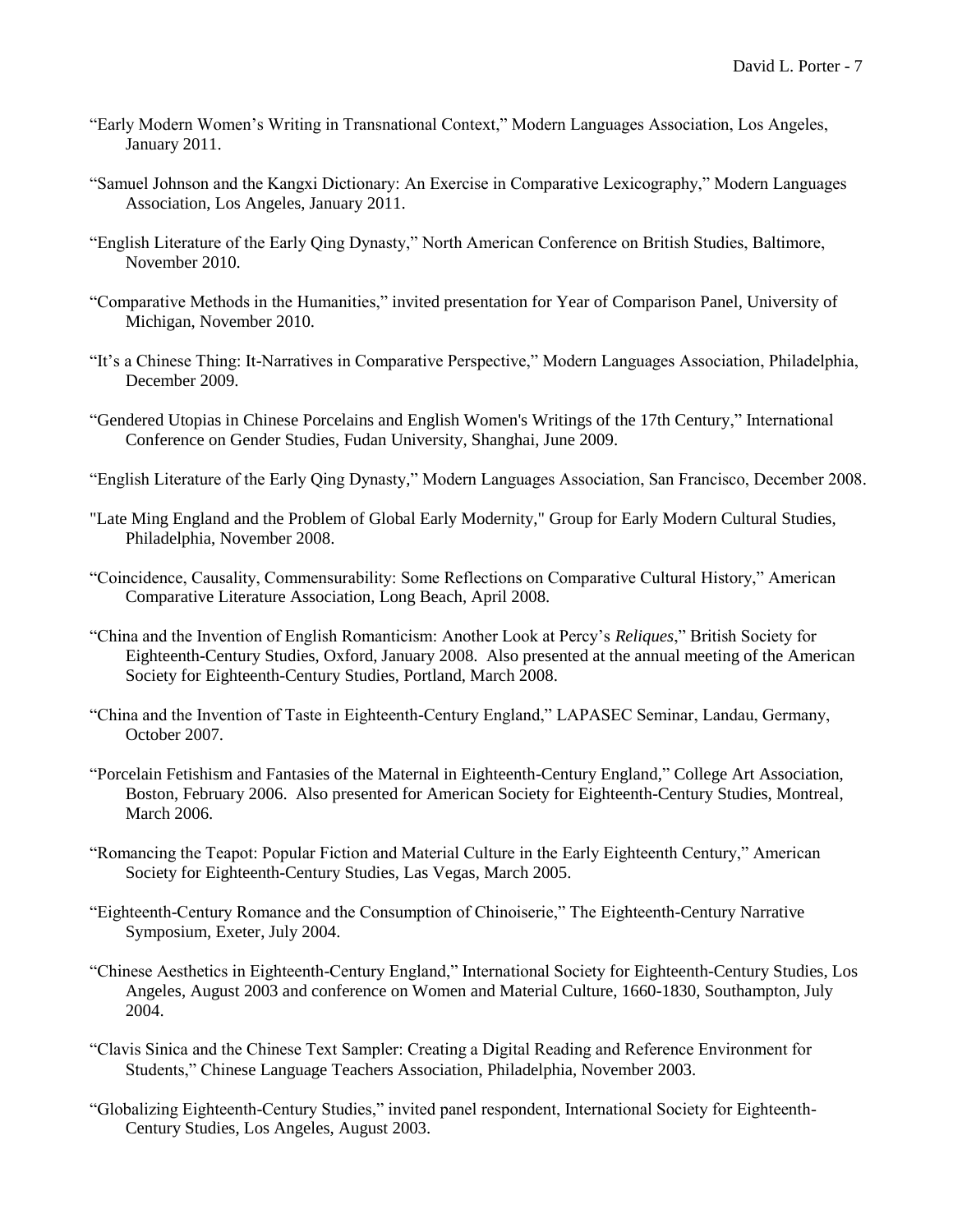- "Tea Leaves in the Marketplace: Exoticism and Consumption in London's East India Trade," American Society for Eighteenth-Century Studies, Colorado Springs, April 2002. Also presented for the Modern Languages Association, New Orleans, December 2001.
- "A Wanton Chase in a Foreign Place: Hogarth and the Gendering of Chinese Exoticism," invited paper for Clark/Getty conference on Furnishing the Eighteenth Century, Los Angeles, February 2002. Also presented for the North American Conference on British Studies, Baltimore, November 2002.
- "Hogarth and Exoticism," invited paper, Midwest American Society for Eighteenth-Century Studies, Iowa City, November 2001.
- "China in Seventeenth- and Eighteenth-Century Thought," panel respondent. American Society for Eighteenth-Century Studies, New Orleans, April 2001.
- "Monstrous Beauty: Eighteenth-Century Fashion and the Counter-Aesthetics of the Chinese Taste," Princeton Eighteenth-Century Society, Princeton, March 2000; Rutgers Eighteenth-Century Group, New Brunswick, April 2000; and American Society for Eighteenth-Century Studies, New Orleans, April 2001.
- "China and the Invention of British Aesthetic Culture," Northeast American Society for Eighteenth-Century Studies, Durham, New Hampshire, December 1999. Also presented for the inaugural conference of the Global Ethnic Literatures Seminar, University of Michigan, March 2001.
- "Beyond the Bounds of Truth: Cross-Cultural Translation and William Chambers' Chinese Garden," American Comparative Literature Association, New Haven, February 2000. Also presented for the International Society for Eighteenth-Century Studies, Dublin, Ireland, July 1999.
- "China and the Critique of Religious Fanaticism in Eighteenth-Century France," International Society for Eighteenth-Century Studies Summer Seminar, Saarbrücken, Germany, July 1999. Also presented for American Society for Eighteenth-Century Studies, Milwaukee, March 1999.
- "'The Prettiest Piece of China:' Porcelain Fetishism and the Emasculation of Taste," Modern Language Association, San Francisco, December, 1998. Also presented for the Midwestern American Society for Eighteenth-Century Studies, Mackinaw City, October 1998.
- "'From Chinese to Goth:' Walpole and the Gothic Repudiation of Chinoiserie," American Society for Eighteenth-Century Studies, Notre Dame, April 1998. Also presented at the Third International Gothic Association Conference, Twickenham, England, July 1997.
- "The Chinese City in Eighteenth-Century British Commercial Travel Narratives," Group for Early Modern Cultural Studies, Chapel Hill, December 1997.
- "Chinese Cities in Western Eyes: Urban Culture in Comparative Perspective," Midwestern American Society for Eighteenth-Century Studies, Chicago, October 1997.
- "A Peculiar but Uninteresting Nation: China and the Discourse of Commerce in the Eighteenth Century," American Society for Eighteenth-Century Studies, Nashville, April 1997.
- "Chinoiserie and the Aesthetics of Illegitimacy," Midwestern American Society for Eighteenth-Century Studies, Indianapolis, October 1996. Also presented, by invitation, at the Bay Area Eighteenth-Century Studies Group Conference, Berkeley, April 1996.
- "The Ideal of Legitimacy in Early European Readings of the Chinese Script," Modern Language Association, Chicago, December 1995.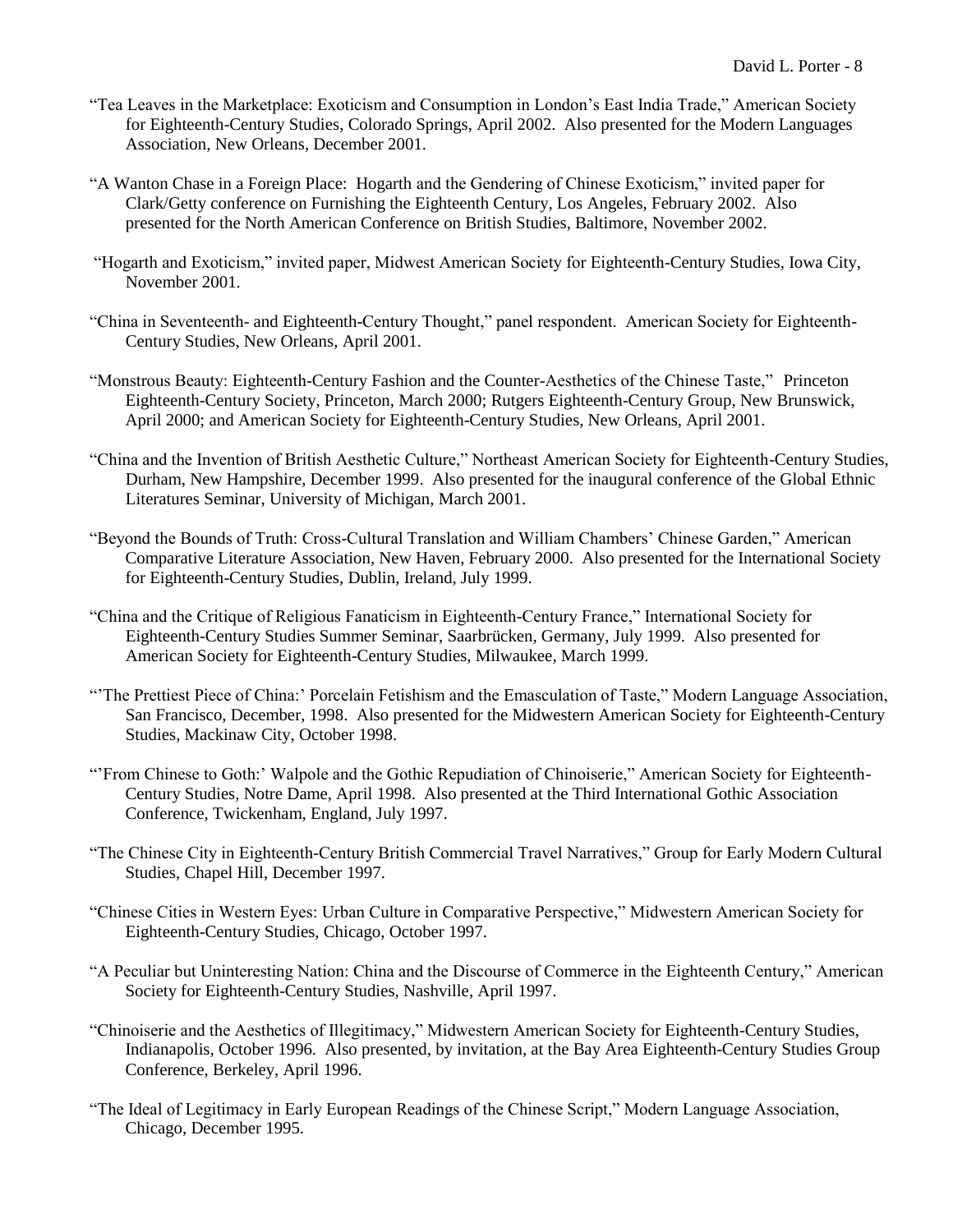"Cross-Cultural Aesthetics in Goldsmith's *Citizen of the World*," American Society for Eighteenth-Century Studies, Tucson, April 1995.

"Clavis Sinica (Zhongwen Wan Neng Yaoshi): A Chinese Reading and Reference Tool for Students," International Conference on New Technologies in Teaching and Learning Chinese, San Francisco, April 1995.

## **MAJOR SERVICE ACTIVITIES**

# **Office of the Provost:**

| 2011, 2013 | <b>Promotion Review Committee</b>          |
|------------|--------------------------------------------|
| 2011       | <b>Teaching Innovation Prize Committee</b> |

# **College of Literature, Science, and the Arts:**

| 2010    | <b>Fulbright Interviewing Committee</b>                                                 |
|---------|-----------------------------------------------------------------------------------------|
| 2009    | Conference organizer, "Comparative Early Modernities: 1100-1800"                        |
| 2008-09 | Director, Global Ethnic Literatures Seminar, University of Michigan                     |
| 2006-07 | Academic Director, Program in Chinese Studies and Social Theory, University of Michigan |
|         | / Peking University Joint Institute, Bejing                                             |
| 2005-06 | Acting Director, LSA Honors Program                                                     |
| 1997-06 | Co-founder and primary coordinator, UM Eighteenth-Century Studies Group                 |
| 2000-01 | College Committee to Rethink the Honors Program                                         |
| 1999    | Michigan Road Scholars Faculty Outreach Tour                                            |

# **Department of English:**

| 2012-13     | <b>Executive Committee</b>                                            |
|-------------|-----------------------------------------------------------------------|
| 2011        | Tenure Subcommittee                                                   |
| 2008-11     | Associate Chair                                                       |
| $2009$ (FT) | Interim Chair                                                         |
| 2006        | Third-year Review Committee for Assistant Professor                   |
| 2005-06     | Graduate Jobseekers Advisory Committee                                |
| 2005        | Conference organizer, "Gender and Popular Culture: 1650-1750"         |
| 2004        | <b>Executive Committee</b>                                            |
| 2003        | Third-Term Review Committee for PhD students                          |
| 2002        | <b>Salary Committee</b>                                               |
| 2001-02     | Interim Director of Departmental Honors Program                       |
| 2000-02     | Undergraduate Studies Committee                                       |
| 2000        | <b>Lecturer III Review Committee</b>                                  |
| 1997-99     | <b>Executive Committee</b>                                            |
| 1998        | <b>Salary Committee</b>                                               |
| 1998        | Target of Opportunity Hiring Committee, Eighteenth-Century Literature |
| 1997-98     | Search Committee, Eighteenth-Century Literature                       |
| 1996-97     | Search Committee, Rhetoric and Composition                            |
| 1996-97     | First- and Second-Year Studies Committee                              |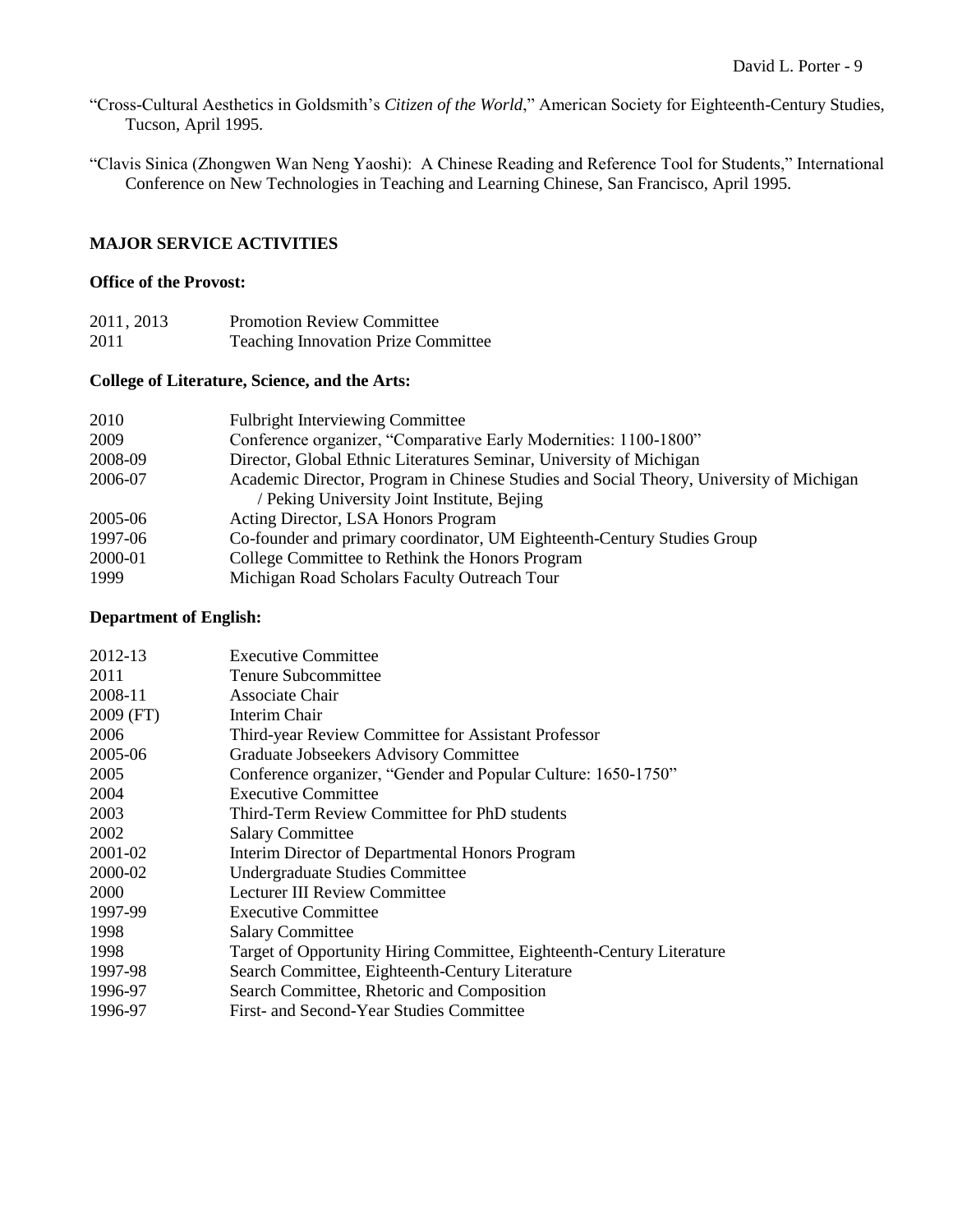## **Program in Comparative Literature:**

| 2010-11 | <b>Year of Comparison Planning Committee</b>                            |
|---------|-------------------------------------------------------------------------|
| 2008    | Search Committee for Chaired Professorship in Modern Chinese Literature |
| 2006    | <b>Graduate Admissions Committee</b>                                    |
| 2000-02 | <b>Chair, Graduate Admissions Committee</b>                             |
| 1997-02 | <b>Program Committee</b>                                                |
| 1996-99 | <b>Graduate Admissions Committee</b>                                    |

## **Center for Chinese Studies:**

| 2012-13 | Graduate Admissions and Fellowship Commitee |
|---------|---------------------------------------------|
| 2008-10 | <b>Executive Committee</b>                  |

## **Other Professional Service:**

Book Review Editor, Comparative and Transnational section, *Journal of Asian Studies* (2012-)

Guest Curator for *The Way of the Dragon: Chinoiserie in England, 1710-1830*, Chipstone Foundation exhibition at the Milwaukee Art Museum, 2011

Selection Committee for the Clifford Prize, American Society for Eighteenth-Century Studies (Chair 2009)

Executive Committee, MLA Division on Restoration and Early 18<sup>th</sup>-Century English Literature (Chair 2005)

Editorial/Advisory Board, *Eighteenth-Century Studies*, *Journal of Narrative Theory*

- Reader of book manuscript submissions for the following scholarly presses: Stanford University Press, Johns Hopkins University Press, Oxford University Press, Cambridge University Press, University of Pennsylvania Press, University of Toronto Press, University of Minnesota Press, Ohio State University Press, Blackwell Publishing, Broadview Press, Pickering and Chatto, Continuum Books
- Reader of article manuscript submissions for the following scholarly journals: *PMLA*, *Eighteenth-Century Studies*, *The Eighteenth Century: Theory and Interpretation, Eighteenth-Century Life*, *Eighteenth-Century Fiction*, *Journal of Early Modern Cultural Studies*, *Art Bulletin*, *Journal of World History*, *Signs*, *Mosaic*, *Tulsa Studies in Women's Literature*, *Wenshan Review, Lumen, Comparative Literature, Historical Journal, Journal for Eighteenth-Century Studies, Contributions to the History of Concepts*
- Reader of fellowship applications for the National Humanities Center, the National Endowment for the Humanities, the Social Sciences and Humanities Research Council of Canada, and the Hong Kong Research Grants Council
- Promotion reviews for University of Virginia, University of Toronto, University of Pennsylvania, University of Minnesota, UC Santa Cruz, and University of Missouri

External PhD examiner for University of Toronto

Trustee and active member of Telluride Association (non-profit educational foundation based in Ithaca, New York)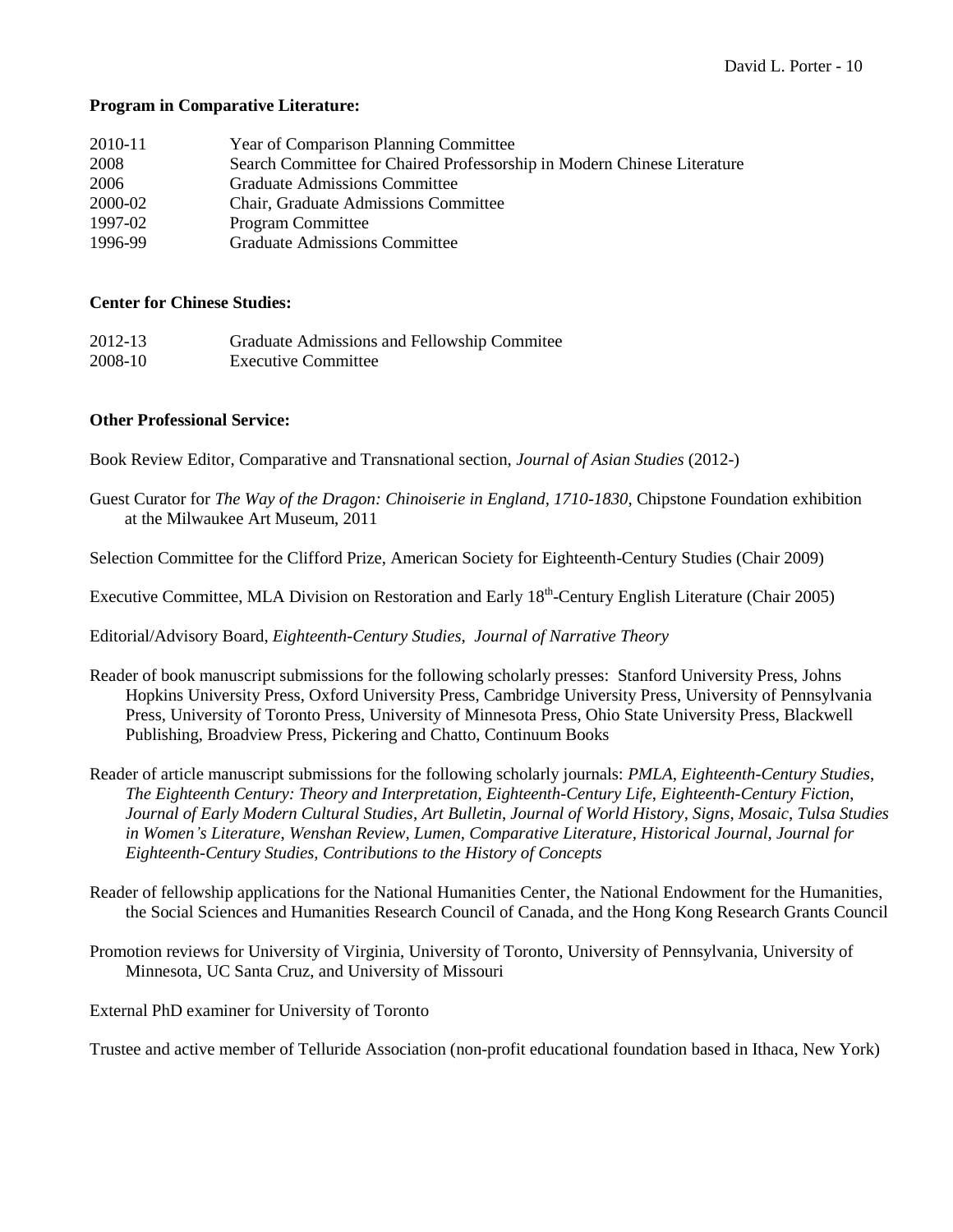## **COURSES TAUGHT**

## **University of Michigan:**

### Graduate Seminars

Introduction to Graduate Studies Early British Fiction Beginnings of the Novel Taste and Beauty England and its Global Contexts: 1600-1800 Enlightenment and its Critics Comparative Approaches to Chinese Studies in the Humanities

Graduate Reading Groups

Cultural Anthropology for Literature Students (reading group) Material Culture Studies (reading group) History in the Eighteenth Century (directed reading)

### Advanced Undergraduate Seminars

Poets, Lovers, Madmen (honors) Literature and Human Rights Literature of Eighteenth-Century Britain (honors) English Poetry from Milton to Wordsworth Sex and the City 1600-1830 Eighteenth-Century Discourses of Taste and Aesthetics (honors) Gender, Travel, and Transgression in Eighteenth-Century Literature Economic Ideas in Eighteenth-Century Literature

#### Lecture Courses

Going Native Banned Books 1600-1830 The Rise of the Novel Early Modern Literature of Travel

### Introductory Courses

What is Literature? Introduction to Literary Studies Computer Culture (writing course)

### **Beijing University (1992-93 and 2006-07):**

Shakespeare American Intellectual History Modern English and American Poetry Modern Literary Theory European Modernism Foundations of Social Theory Theory and Method of Cross-Cultural Comparison